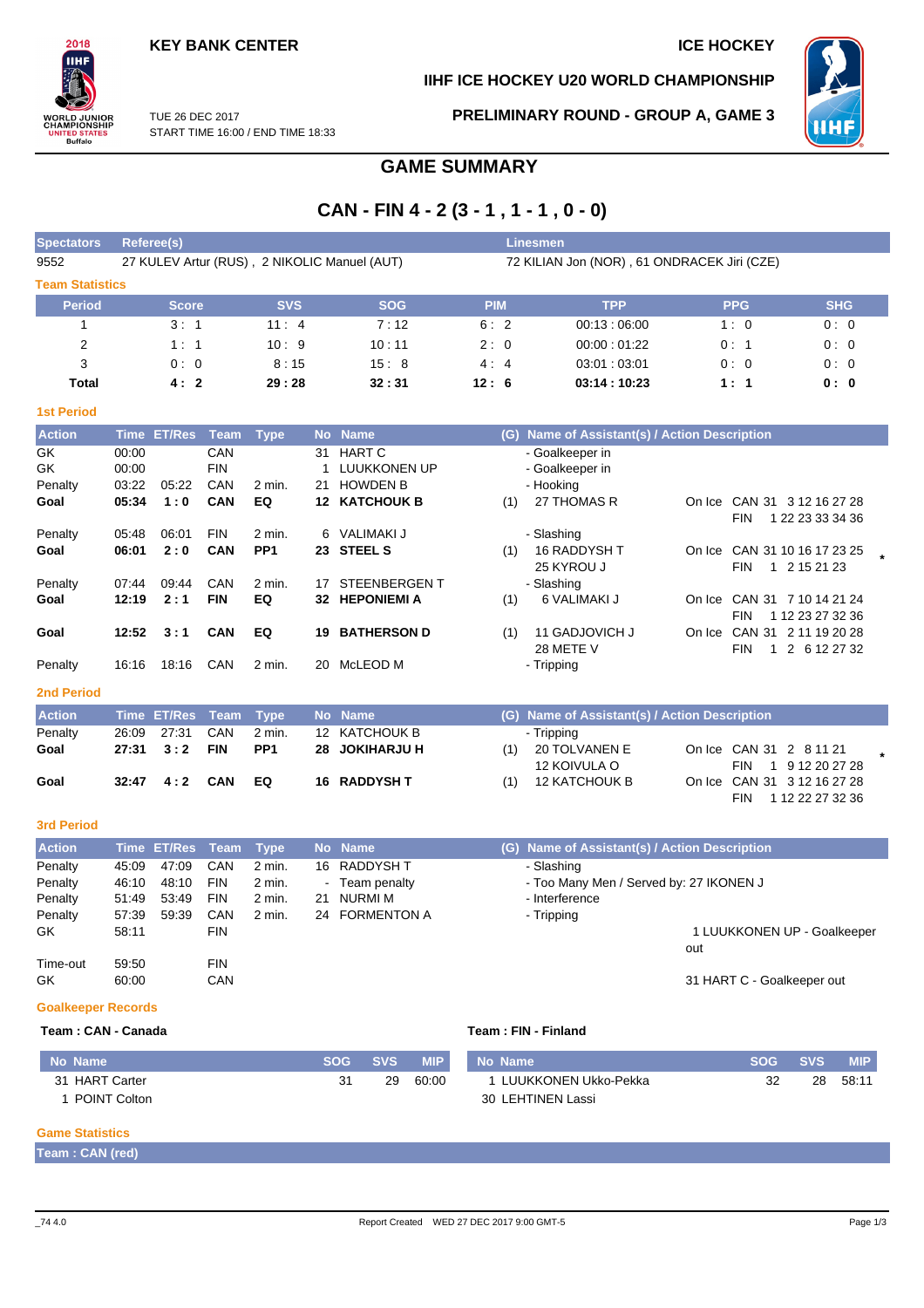## **KEY BANK CENTER ICE HOCKEY**



**IIHF ICE HOCKEY U20 WORLD CHAMPIONSHIP**

**PRELIMINARY ROUND - GROUP A, GAME 3**



TUE 26 DEC 2017 START TIME 16:00 / END TIME 18:33

|       |        | Head Coach: DUCHARME Dominique |    |             | <b>Shots on Goal</b> |                |    |                |                   |          |                | Time on Ice    |                |                |       |                   |                |   |           |            |    |                |
|-------|--------|--------------------------------|----|-------------|----------------------|----------------|----|----------------|-------------------|----------|----------------|----------------|----------------|----------------|-------|-------------------|----------------|---|-----------|------------|----|----------------|
|       | No Pos | <b>Name</b>                    | G. | A           | P                    |                |    |                | PIM FO+ FO- FO+/- | FO%      |                | $\overline{2}$ |                | 3 OT TS        | $+/-$ |                   | $\overline{2}$ | 3 | <b>OT</b> | <b>TOT</b> |    | <b>SHF AVG</b> |
|       | 7 D    | <b>MAKAR Cale</b>              | 0  | 0           | 0                    | 0              | 0  | 0              | 0                 | 0.00     | $\mathbf 0$    | 2              | $\mathbf 0$    | 2              | -1    | 1:51              | 2:56 2:07      |   |           | 6:54       | 12 | 0:34           |
| 9 F   |        | DUBE Dillon +C                 | 0  | 0           | $\Omega$             | 0              | 0  | $\Omega$       | 0                 | 0.00     | $\Omega$       | 1              | 2              | 3              | 0     |                   | 5:25 5:29 6:52 |   |           | 17:46      | 29 | 0:36           |
| 10 D  |        | CLAGUE Kale +A                 | 0  | $\mathbf 0$ | 0                    | 0              | 0  | 0              | 0                 | 0.00     | $\Omega$       |                | $\overline{2}$ | 3              | -1    |                   | 8:14 6:33 8:40 |   |           | 23:27      | 34 | 0:41           |
| 23 F  |        | <b>STEEL Sam</b>               | 1  | 0           | 1                    | 0              | 12 | 6              | 6                 | 66.67    | $\overline{2}$ | 0              | $\Omega$       | 2              | 0     |                   | 3:23 5:04 5:37 |   |           | 14:04      | 21 | 0:40           |
| 25 F  |        | <b>KYROU Jordan</b>            | 0  | 1           |                      | $\Omega$       |    | 1              | 0                 | 50.00    | 0              | $\mathbf 0$    | $\mathcal{P}$  | $\mathfrak{p}$ | 0     |                   | 3:37 5:01 5:32 |   |           | 14:10      | 22 | 0:38           |
|       | 3 D    | <b>TIMMINS Conor</b>           | 0  | 0           | 0                    | 0              | 0  | 0              | 0                 | 0.00     | 0              | 0              | 0              | 0              | $+2$  |                   | 5:52 6:02 7:01 |   |           | 18:55      | 32 | 0:35           |
| 12 F  |        | <b>KATCHOUK Boris</b>          |    | 1           | 2                    | 2              | 1  | 0              |                   | 1 100.00 | 1              | 0              | 1              | 2              |       | +2 3:44 5:16 5:31 |                |   |           | 14:31      | 20 | 0:43           |
| 16 F  |        | RADDYSH Taylor                 |    |             | $\overline{2}$       | $\overline{2}$ | 0  | 0              | 0                 | 0.00     |                |                |                | 3              | $+2$  |                   | 3:46 5:34 4:27 |   |           | 13:47      | 20 | 0:41           |
| 27 F  |        | <b>THOMAS Robert</b>           | 0  | 1           | 1                    | 0              | 7  | 6              |                   | 53.85    | 0              |                |                | 2              | $+2$  |                   | 4:08 5:32 6:43 |   |           | 16:23      | 21 | 0:46           |
| 28 D  |        | METE Victor $+A$ (BP)          | 0  | 1           | 1                    | $\Omega$       | 0  | 0              | 0                 | 0.00     | $\Omega$       | 2              | 1              | 3              | $+3$  |                   | 6:51 6:45 7:28 |   |           | 21:04      | 34 | 0:37           |
|       | 2 D    | <b>BEAN Jake</b>               | 0  | 0           | 0                    | 0              | 0  | 0              | 0                 | 0.00     | 0              | 0              | 1              |                | $+1$  |                   | 5:51 5:16 5:40 |   |           | 16:47      | 25 | 0:40           |
|       | 6 D    | <b>FOOTE Callan</b>            | 0  | 0           | 0                    | 0              | 0  | 0              | 0                 | 0.00     | 0              | 0              | 0              | 0              | 0     |                   | 4:49 6:00 2:06 |   |           | 12:55      | 18 | 0:43           |
| 14 F  |        | <b>COMTOIS Maxime</b>          | 0  | 0           | 0                    | 0              | 1  | 3              | $-2$              | 25.00    | $\mathbf 0$    | 0              | 1              |                | -1    |                   | 6:47 3:12 4:22 |   |           | 14:21      | 25 | 0:34           |
| 21 F  |        | <b>HOWDEN Brett</b>            | 0  | 0           | 0                    | 2              | 4  | 4              | $\Omega$          | 50.00    | 0              | 0              | $\Omega$       | 0              | $-1$  |                   | 6:19 4:14 2:44 |   |           | 13:17      | 21 | 0:37           |
| 24 F  |        | <b>FORMENTON Alex</b>          | 0  | 0           | 0                    | 2              | 0  |                | $-1$              | 0.00     | $\mathbf 0$    | 0              | $\Omega$       | 0              | $-1$  |                   | 5:08 4:16 3:01 |   |           | 12:25      | 21 | 0:35           |
| 8 D   |        | <b>FABBRO Dante</b>            | 0  | 0           | 0                    | 0              | 0  | 0              | 0                 | 0.00     | 2              |                |                | 4              | 0     |                   | 6.12 6.25 5.49 |   |           | 18:26      | 29 | 0:38           |
| 11 F  |        | <b>GADJOVICH Jonah</b>         | 0  | 1           | 1                    | 0              | 0  | $\overline{2}$ | $-2$              | 0.00     | 0              | 1              |                | 2              | $+1$  |                   | 3:37 3:31 3:13 |   |           | 10:21      | 17 | 0:36           |
| 17 F  |        | STEENBERGEN Tyler              | 0  | 0           | $\Omega$             | 2              | 0  | $\Omega$       | $\Omega$          | 0.00     | 0              | 0              | 0              | 0              | 0     |                   | 2:12 2:13 0:35 |   |           | 5:00       | 8  | 0:37           |
| 19 F  |        | <b>BATHERSON Drake</b>         |    | 0           | 1                    | 0              | 0  | 0              | $\Omega$          | 0.00     | 1              | 0              |                | 2              | $+1$  |                   | 2:12 4:17 4:47 |   |           | 11:16      | 15 | 0:45           |
| 20 F  |        | <b>McLEOD Michael</b>          | 0  | 0           | $\Omega$             | 2              | 5  | 6              | -1                | 45.45    | $\Omega$       | $\Omega$       | $\Omega$       | 0              | $+1$  |                   | 3:33 4:51 3:42 |   |           | 12:06      | 19 | 0:38           |
|       | 1 GK   | POINT Colton                   | 0  | 0           | 0                    | 0              |    |                |                   |          | 0              | $\mathbf{0}$   | - 0            | 0              |       |                   |                |   |           |            |    |                |
|       | 31 GK  | <b>HART Carter</b>             | 0  | 0           | 0                    | 0              |    |                |                   |          | 0              | 0              | $\Omega$       | 0              |       |                   |                |   |           |            |    |                |
| Total |        |                                | 4  | 6           | 10                   | 12             | 31 | 29             |                   | 2 51.67  |                | 10             | 15             | 32             |       |                   |                |   |           |            |    |                |

|  | Team: FIN (white) |
|--|-------------------|
|  |                   |
|  |                   |

|                   | <b>Head Coach: AHOKAS Jussi</b> |                |   |          |          |    |          |                   |        | <b>Shots on Goal</b> |                |                |         |       | Time on Ice |                      |      |           |            |            |            |
|-------------------|---------------------------------|----------------|---|----------|----------|----|----------|-------------------|--------|----------------------|----------------|----------------|---------|-------|-------------|----------------------|------|-----------|------------|------------|------------|
| No Pos Name       |                                 | G.             | А | P        |          |    |          | PIM FO+ FO- FO+/- | FO%    |                      | $\overline{2}$ |                | 3 OT TS | $+/-$ |             | $\overline{2}$       | 3    | <b>OT</b> | <b>TOT</b> | <b>SHF</b> | <b>AVG</b> |
| 2 D               | HEISKANEN Miro +A               | 0              | 0 | 0        | 0        | 0  | 0        | 0                 | 0.00   |                      | 0              | 0              |         | -1    | 6:05        | 8:03 8:31            |      |           | 22:39      | 35         | 0:38       |
| 6 D               | VALIMAKI Juuso +C               | 0              |   | 1        | 2        | 0  | $\Omega$ | 0                 | 0.00   |                      | 0              |                | 2       | $-1$  |             | 4:22 6:30 7:05       |      |           | 17:57      | 30         | 0:35       |
| 9 F               | KUOKKANEN Janne +A              | 0              | 0 | $\Omega$ | 0        | 9  | 10       | -1                | 47.37  | 0                    | 0              | 0              | 0       | 0     |             | 6:32 5:03 7:19       |      |           | 18:54      | 29         | 0:39       |
| 13 F              | <b>VESALAINEN Kristian (BP)</b> | 0              | 0 | $\Omega$ | 0        | 0  | $\Omega$ | $\Omega$          | 0.00   | $\Omega$             |                | 1              | 2       | 0     |             | 6:20 6:14 8:15       |      |           | 20:49      | 28         | 0:44       |
| 20 F              | <b>TOLVANEN Eeli</b>            | 0              |   | 1        | 0        | 1  |          | 0                 | 50.00  | 1                    | 2              | $\overline{2}$ | 5       | 0     |             | 5:48 6:34 8:09       |      |           | 20:31      | 28         | 0:43       |
| 7 D               | <b>JUOLEVI OIII</b>             | 0              | 0 | 0        | 0        | 0  | 0        | 0                 | 0.00   |                      | 2              | 0              | 3       | 0     |             | 6:20 5:58 7:55       |      |           | 20:13      | 32         | 0:37       |
| 12 F              | <b>KOIVULA Otto</b>             | 0              | 1 | 1        | 0        | 0  | 0        | $\Omega$          | 0.00   | 0                    | 1              | 0              |         | -1    |             | 6:48 5:09 5:25       |      |           | 17:22      | 29         | 0:35       |
| 27 F              | <b>IKONEN Joni</b>              | 0              | 0 | $\Omega$ | 0        | 2  |          | -5                | 22.22  | $\Omega$             |                | 0              |         | -1    |             | 6:38 5:20 5:07       |      |           | 17:05      | 28         | 0:36       |
| 28 D              | <b>JOKIHARJU Henri</b>          |                | 0 | 1        | 0        | 0  | 1        | -1                | 0.00   |                      |                |                | 3       | 0     |             | 7:18 5:52 7:06       |      |           | 20:16      | 34         | 0:35       |
| 32 F              | <b>HEPONIEMI Aleksi</b>         | 1              | 0 |          | 0        | 1  | 2        | -1                | 33.33  | 1                    | 0              | 0              |         | -1    |             | 6:08 5:40 5:39       |      |           | 17:27      | 30         | 0:34       |
| 22 F              | RASANEN Aapeli                  | 0              | 0 | 0        | 0        | 7  | 6        |                   | 53.85  | 0                    | 0              | 0              | 0       | $-2$  |             | 6:08 6:15 5:54       |      |           | 18:17      | 29         | 0:37       |
| 23 D              | <b>VAAKANAINEN Urho</b>         | 0              | 0 | 0        | $\Omega$ | 3  |          | $\overline{2}$    | 75.00  | 3                    | 0              | 1              | 4       | 0     |             | 7:18 7:30 4:09       |      |           | 18:57      | 30         | 0:37       |
| 33 F              | <b>INNALA Jere</b>              | 0              | 0 | 0        | 0        | 1  | $\Omega$ |                   | 100.00 | 1                    | 0              | 0              |         | -1    |             | $3:34$ 4:01          | 2:16 |           | 9:51       | 15         | 0:39       |
| 34 F              | <b>KUPARI Rasmus</b>            | 0              | 0 | 0        | 0        | 0  | $\Omega$ | 0                 | 0.00   | 0                    | 0              | 0              | 0       | $-1$  |             | 5:53 5:03 1:57       |      |           | 12:53      | 16         | 0:48       |
| 36 D              | KOTKANSALO Kasper               | 0              | 0 | $\Omega$ | 0        | 0  | 0        | 0                 | 0.00   | $\overline{2}$       |                | 0              | 3       | -1    |             | 4:57 5:03 4:09       |      |           | 14:09      | 22         | 0:38       |
| 3 F               | <b>JAASKA Juha</b>              | 0              | 0 | 0        | 0        | 0  | 0        | 0                 | 0.00   | 0                    |                | 0              |         | 0     |             | 3:33 3:29 4:11       |      |           | 11:13      | 16         | 0:42       |
| 4 D               | <b>SALO Robin</b>               | 0              | 0 | 0        | 0        | 0  | 0        | 0                 | 0.00   | 0                    | 0              | 0              | 0       | 0     |             | $0:00$ $0:00$ $0:00$ |      |           | 0:00       | 0          | 0:00       |
| 15 F              | <b>KOPPANEN Joona</b>           | 0              | 0 | 0        | 0        | 5  | 3        | $\overline{2}$    | 62.50  | 0                    | 1              |                | 2       | 0     |             | 3:00 4:00 3:22       |      |           | 10:22      | 19         | 0:32       |
| 21 F              | <b>NURMI Markus</b>             | 0              | 0 | 0        | 2        | 0  | 0        | 0                 | 0.00   | 0                    | 0              |                |         | 0     |             | 3:06 3:50 2:23       |      |           | 9:19       | 16         | 0:34       |
| GK<br>$\mathbf 1$ | LUUKKONEN Ukko-Pekka            | 0              | 0 | 0        | 0        |    |          |                   |        | 0                    | 0              | 0              | 0       |       |             |                      |      |           |            |            |            |
| 30 GK             | <b>LEHTINEN Lassi</b>           | 0              | 0 | 0        | 0        |    |          |                   |        | 0                    | 0              | $\Omega$       | 0       |       |             |                      |      |           |            |            |            |
| <b>Total</b>      |                                 | $\overline{2}$ | 3 | 5        | 4        | 29 | 31       | -2                | 48.33  | 12 <sub>2</sub>      | 11             | 8              | 31      |       |             |                      |      |           |            |            |            |